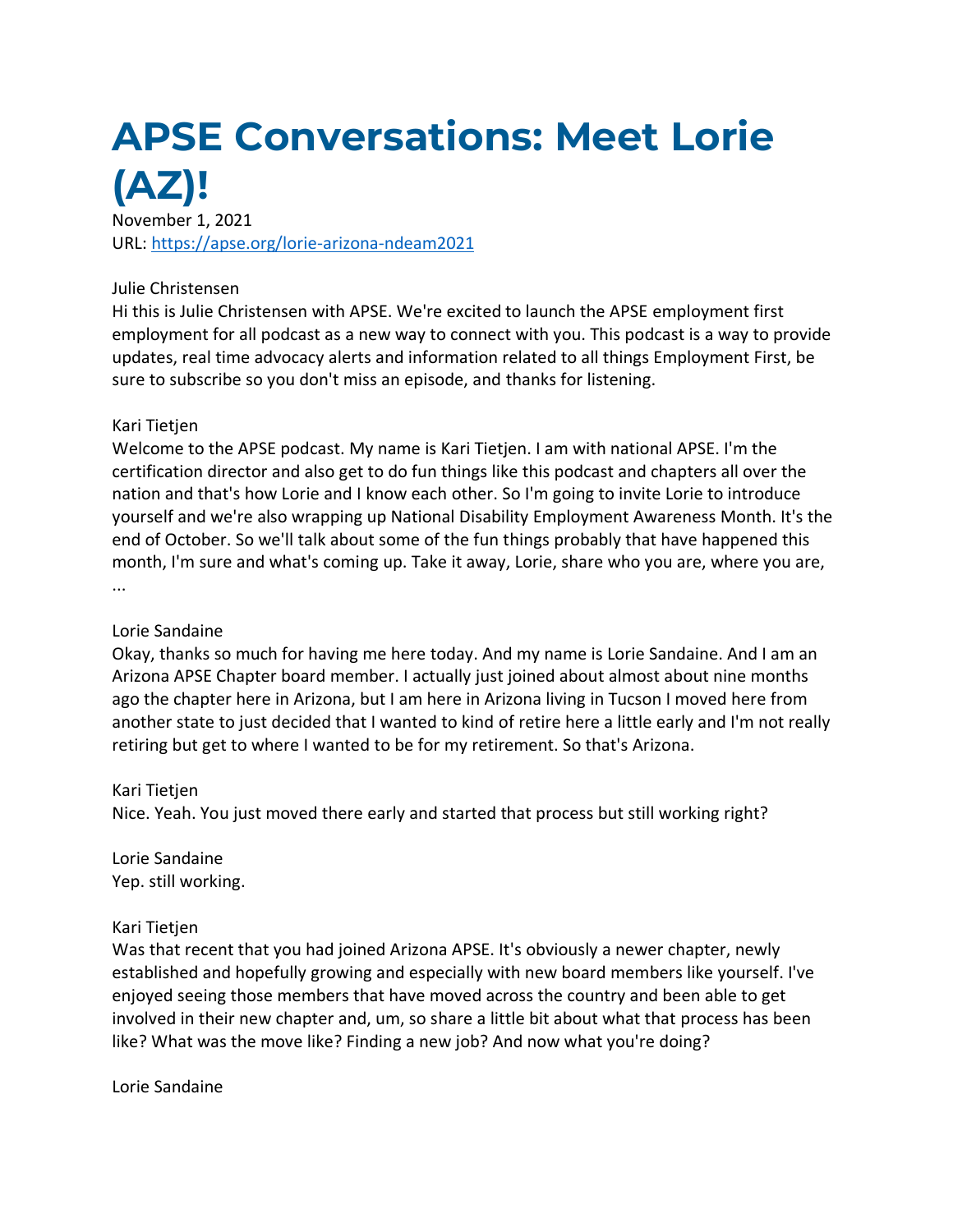Sure. Yeah, so I'm actually from in Washington state where I was- ran a program manager for employment services with a behavioral health organization. Okay. I actually started there as a county coordinator. For a small rural county there.

Kari Tietjen Oh, okay.

#### Lorie Sandaine

And then, yeah, a county coordinator. So in Washington State, they have county coordinators that localize the DD services from DDA. And so I was that's what I originally started with, but you know, an interesting story is that my mother growing up in a small town in eastern Washington was a DA coordinator while I was growing up. And so I had a lot of exposure to people with disabilities and saw the work she did. She was a social worker and the love that she had for the demographic and she is where I got kind of my like, inkling of what it is. And it's kind of interesting, because when we talk about jobs and work, and especially in regards to supportive employment, a lot of times it's about what they're exposed to when they start talking about those interests and why they want to maybe do that it's usually because aunt or uncle and my parents do that, you know, why do you want to work at Starbucks or whatever, you know, it's one of my as my sister works there, you know, or something. It's similar to me that that's how I, you know, just awareness around it regarding my mom and the work that she did. And I think about how we as people can observe the world around us and kind of even do our own little discoveries on what what, what we see and what we don't see like about jobs around us, you know, the waitress that's working while we're going out to eat, those are all opportunities to establish ourselves on just really being observant on what people do for work, you know, and just recognizing the work around us in this world. But that's how I kind of got I mean, that's, that's why I say I got started but then I was working for nonprofits. That's kind of where my grassroots is a grassroots nonprofit. But then I got older and I started to think I'm going to start thinking about retirement. I had been in nonprofits that are nonprofits to nonprofits, were you really there for the work? So...

#### Kari Tietjen

Yeah, are you saying you weren't earning like a 401k? Or... (laughs)

Lorie Sandaine -that's what I'm saying. (laughs)

Kari Tietjen Yeah,

Lorie Sandaine -we're lucky

#### Kari Tietjen

longevity and financial planning. It's so important and we talked about more for everyone.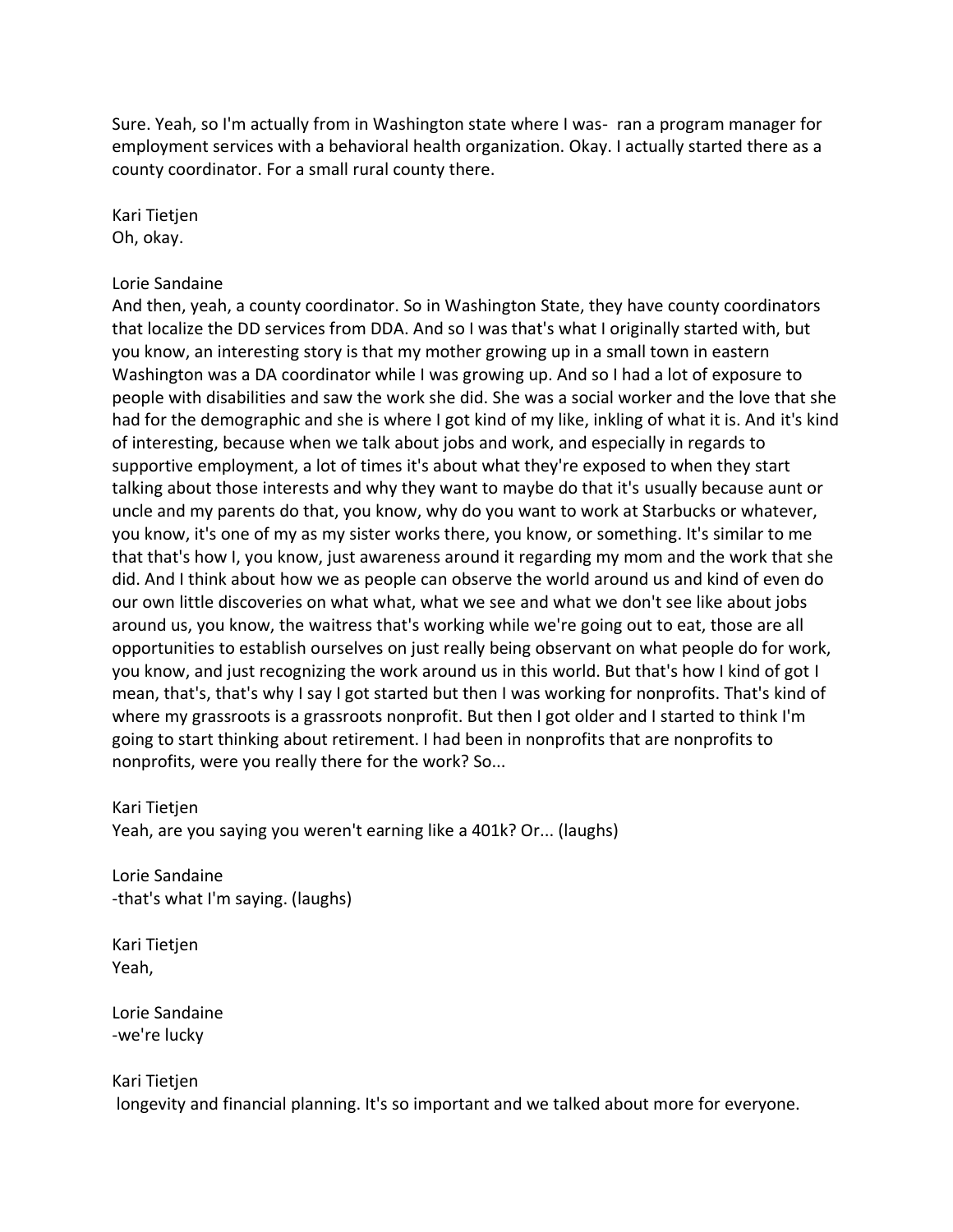#### Lorie Sandaine

Yeah, it's part of the work that we need. And it's part of the creating that independence for long term, right. So I started thinking about that for myself. And so I actually switched jobs to a job that had benefits. I mean, you know, and yeah, went to the county and got jobs county coordinator there. And they started as coordinating the DDA contract for people with disabilities in their employment and like I said, Washington State localizes their DD services by having a county coordinator coordinate the services for each county. Okay, yeah. So it's just a little bit different.

Kari Tietjen Is that different from like Arizona as an example?

Lorie Sandaine yes

Kari Tietjen Okay.

## Lorie Sandaine

Yeah. And so states are different on how they manage those funds or how they how they want to do that. But

#### Kari Tietjen

Right... I think that's an area where people are still like, really learning is understanding the funding streams and how they are so different and like, app see as an organization can provide resources, certainly, but your state chapter is one of the best resources to like find that info.

## Lorie Sandaine

And our state chapters really should be where the consistent messaging and, you know, I kind of the expertise comes from, in my opinion, that's why I decided to join there as long as one is because I wanted to understand that more was specific and unique to Arizona. You know, I say that that's what's great about supportive employment, too. Is that it's individualized. But so are the systems. So the people that we work with, and so are the systems that we're part of moving from a different state to a new state. It's been having to learn it understand how those systems work. And Arizona apps is really one of the best resources for that is recognizing what's unique to your state? What issues are we facing in the state, but we're more importantly, what are our strengths and our state and why do we do well and how can we harness that and make change for what we need to do for to implement forward for an inclusive workforce. That's really why I started why I joined to his app seat is known for that. Right? Right. Having those resources and being a part and I wanted to be a part of that I wanted to make be in a place that I could make an impact in an app see is a great place for that especially in regards to supported employment, obviously. And I just saw that we as a nation but Arizona to have a lot of work to do. And that's okay. It's okay. I'm not I'm not that not adopt that. But we all have a lot of work to do. And I just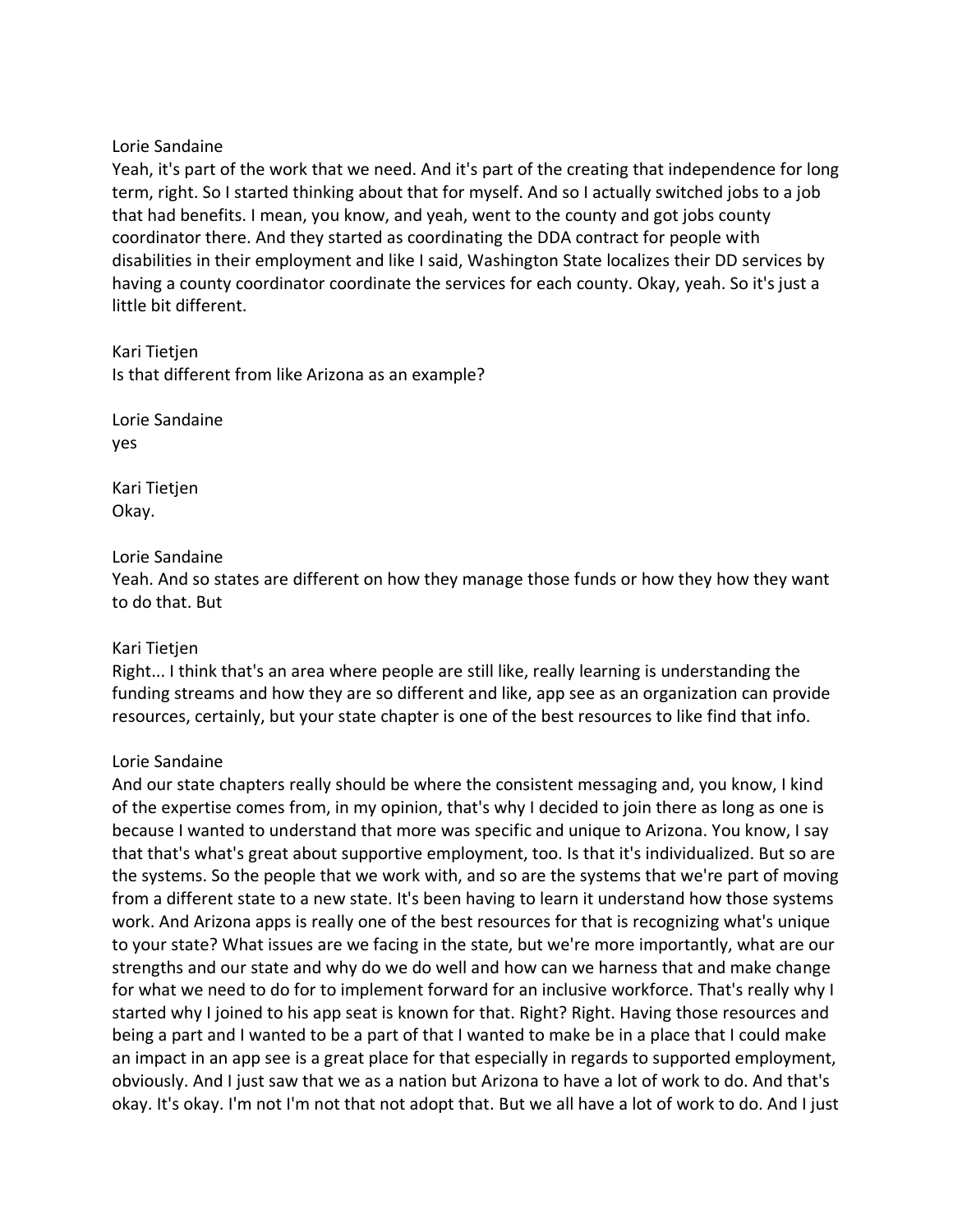I wanted to land where I felt like I could make the biggest impact. Arizona actually is a great place to be.

## Kari Tietjen

Well stated. Yes. Which numbers are you looking at the monthly report that just came out from nTIDE or a different report?

# Lorie Sandaine

I'm looking for a lot of numbers, but yes, I'm looking at those. Those numbers I've been looking at our planning council has done some good reach, reach out, reaching out to others and to see where we are as a state. The Sonoran you said has also done some research and on you know and where we are with developmental disabilities and employment. So I think that's important work and how can I you know, that you kind of look at a place and you especially when you're new and say, How can I help? And that, that's what I thought. Let's see what I can do with with the Arizona chapter. Absolute chapter. Yeah.

## Kari Tietjen

Very cool. Well, I'm glad you are on the board. I know that it's been a burst of energy seeing your posts on LinkedIn and, and you know, you're very engaged in social media. That's where I think you and I kind of got connected over the CESP credential and started seeing your posts pushing that and just building awareness around employment first. So you certainly have skills in that but I'm eager to hear how you're working within the systems of Arizona to and and that data collection piece which is so needed everywhere and is not consistently done, is a big issue of concern in this field I think.

# Lorie Sandaine

I think so too. I think that I think and that's one thing that when we look I look at the state of Arizona specifically is the data collection. And I don't think that we are unique. I mean, I think other states and like you said nationally, I think that's one thing we could do better in this in the work is better data collection, maybe even more consistent. They were that were all clipped and kind of the same kind of things. And that's that that information is so important because it's where you can kind of do where do we start? And I think when we look at the work, we don't have to look at it and say to ourselves where it's so overwhelming. It's, you know, we It helps us narrow our focus. And so, I think I mean, when I come back from state to state and I talk with other states and have familiarity with the work nationally that people are doing every state is so different. And so I specifically think that having conversations with people with disabilities, their families, and even providers, people in the trenches, doing the work, people receiving the services, and recognizing what they think needs to be happening or what changes do they see that need to happen so that we can do Employment First, in the state of Arizona, it is no longer about awareness. First, is about the implementation of employment first.

## Kari Tietjen

Good. That's a good place to be.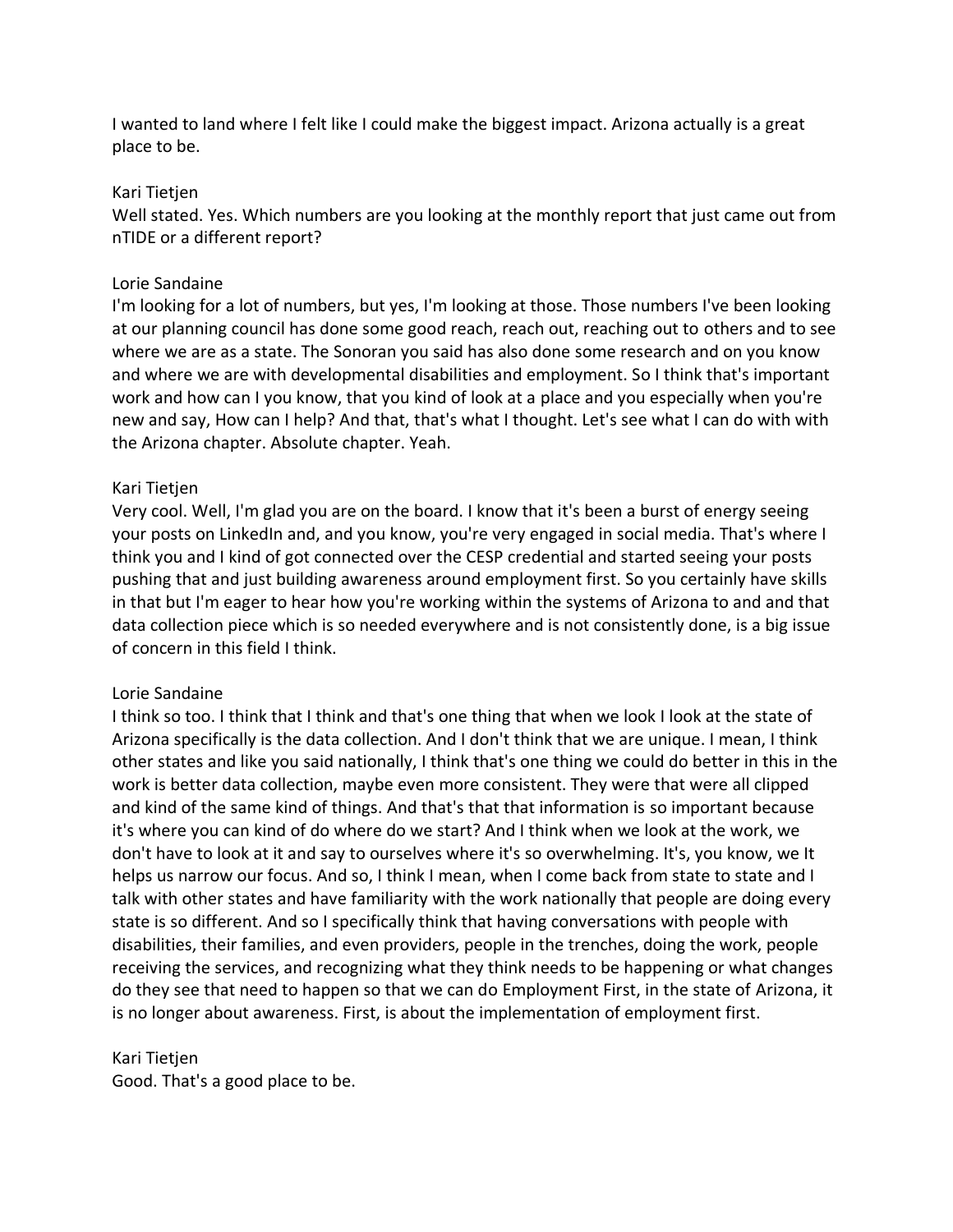#### Lorie Sandaine

Yes, that's where we need to be is the implementation and setting that expectation and I think that for sure. consistent messaging is super important right now I think that there's we have a lot of terms and as does any kind of group or organization but I think it gets confusing. And so I really think that consistent messaging is one of the things that we need to do here in Arizona making sure that words are being said and then people understand and are all on the same page. What like even employment first. What does that mean? What you know, a lot of times I think people think it's a program, you know, that they can send somebody to how do I get someone to be involved in that employment first program? You know, I hear that quite a bit. So just getting consistent messaging out that employment versus patient and and then how do we implement that through legislation and state systems and families and schools right, all throughout and how do we get that started? That's the That's the tough part. One of the things we did for National Disability Employment Awareness Month was back in June, I did a statewide supported employment training was a four part series when I was with this new set, and that was funded through the planning council. And I in order to make that switch for people from awareness to implementation, I wanted an action step. I want to I wanted the state to do our people in the work to make an action step that is no longer we're not talking about it anymore. We're doing and so I created the Employment First pledge that maybe you've seen some of our Arizona post, but it's it's a pledge that people take right we don't either what role you are or your name. And say that I pledged to do these things promote and expand and expect employment to be the first option for people with disabilities, you know, supported via voice those kinds of things, but for me the pledge was really something that we could do that gets people from talking to doing it just kind of a mindset right. And so what was the dean that's one thing that the MC chapters really pushed in the sun you said and Arizona Planning Council and up you know, the state agencies have been really taxed with providers to kind of encourage that pledge and post it on social media and show people that that's, that's what we're doing is we're doing we're now pledging to make action and to do action and move forward and move into the implementation of that. So that sounds kind of exciting. And I love I mean, I, I get super excited when I'm on my social media, and I see that that's being posted and people are making their pledges and committee to Employment First, but that I find that very exciting and sharing those success stories with us and this is what Employment First means and this is my pledge to continue to be a voice for it.

## Kari Tietjen

I have seen those posts and I think they're fabulous. That's great that and you started, you know, three to four months early to get people on board, but it's relatively easy implementation of that mindset shift right like you said that it takes it to an action and then what comes next hopefully they're taking that into the next step. But I have seen also great stories posted with that too, with the pledge sharing stories. Do you want to share some of the stories in Arizona, tell me about in the individuals?

## Lorie Sandaine

Yeah, so I love talking about Luis in the state of Arizona at... doing pre ETS, pre employment transition services, through VR, so I think that's a great you know, because he's taking all the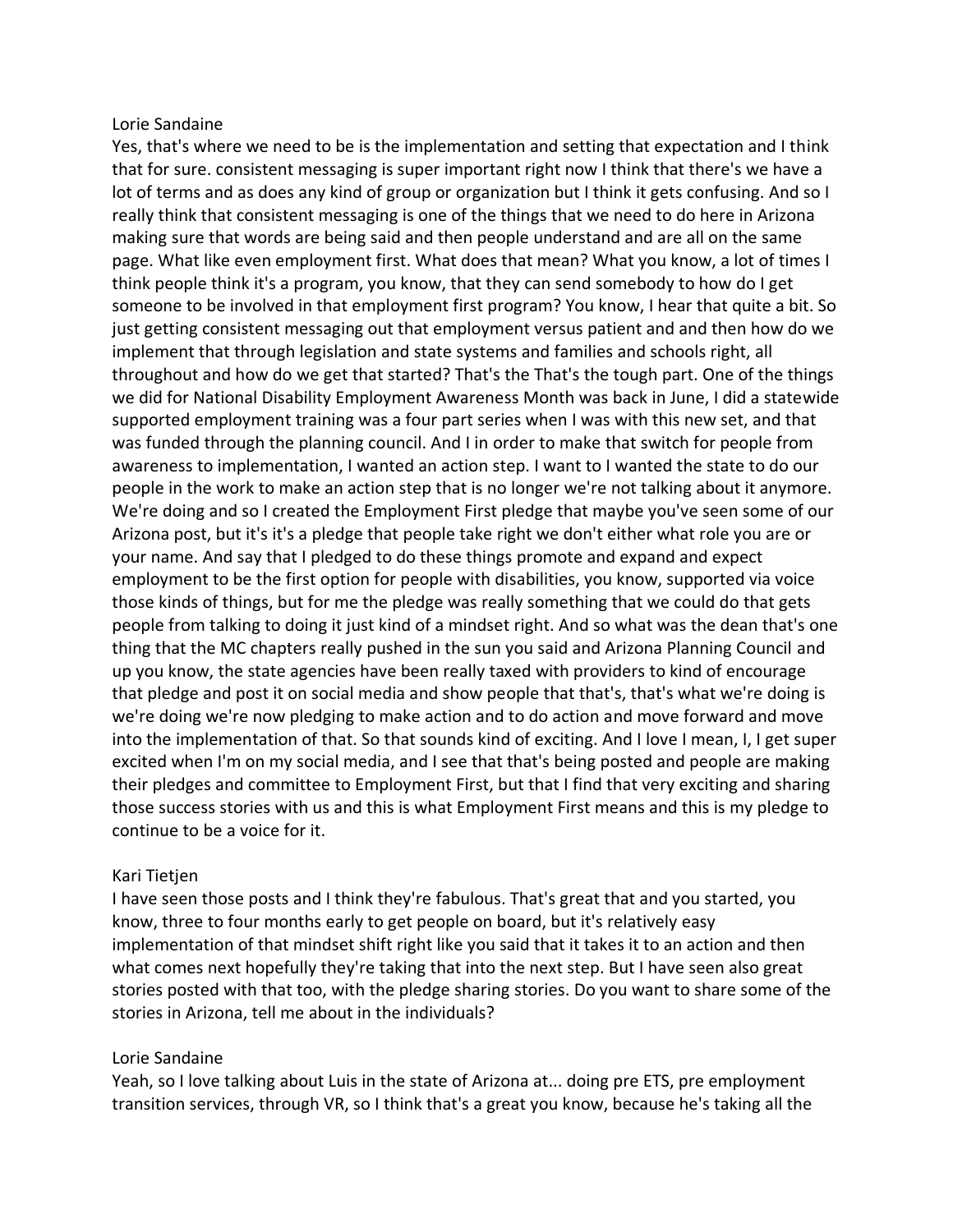steps you know, through his school. And then what happened and one of the things that we're really trying to do here to increase transition outcomes is to put people to work and work experiences in their community. So there was a lot of work experiences on campus on our school campus or during work skills within their school for getting them out in the community in real work experiences with real employers. And and so that's one thing that we've been working on and doing here. And he got to do that and participate in our Summer Work Program, which was through the summer, paid, and he got a job with awful bikes, which actually met his interests and his capabilities and what they want to do and when you asked him when we first sat down to do the kind of the interview of discovery, he said that my dream job is to work at this business called Auto bikes. Which is a mile away from this house and was his local bike shop and he has his love for bikes. So we're like, let's let's go for it. So we put we placed him at this business of auto bikes. This is someone who typically has sometimes some behaviors, especially when he's not in a routine and just really wanted to work he was getting to the 19 or excuse me, 80 and transitioning, so we put them to work. He worked there during the summer. And then they decided to bring him on after the summer work program ended as a part time employee. So he kept What's lovely about this as he kept his same schedule.

#### Kari Tietjen From the summer?

#### Lorie Sandaine

From the summer. And then they just kind of incorporated some after school stuff to so it was really nice, and he's really excelled. His mom, who when I first met with her was super scared and didn't want him to work and wanted him to work with do want him to work and just talk really about our fears and that was really one of our first meetings was just listening to validating understanding that those are true. Those are real. We all even as parents have those I, I get it. Like we I get it. And so I think too, it's not just like convincing her but just really validating and then reassuring her that we as job coaches or employment specialists will be there to help educate the employer to work with them to help support them, and that really helped her with that. And then just I tell people communication is free. communicating constantly with her that you know, we even give her updates every time after work. You know, she he did great today these things and I think that's so key is that open and transparent communication. Because we need families on board. We need their support in order for people to be successful at work. They can't just be at work. It can't just be all at school right has to be there supports have to be in place everywhere. So he has not has many behaviors. He has done better in school. We've had some kind of hiccups in the sense that he's like, I don't need to go to school.

#### Kari Tietjen Eager to get to work.

#### Lorie Sandaine

I'm an adult, now right? I'm working so I love that but you know it's just helping through those, those those transitions and those changes in his life. And recognizing that he sees the value of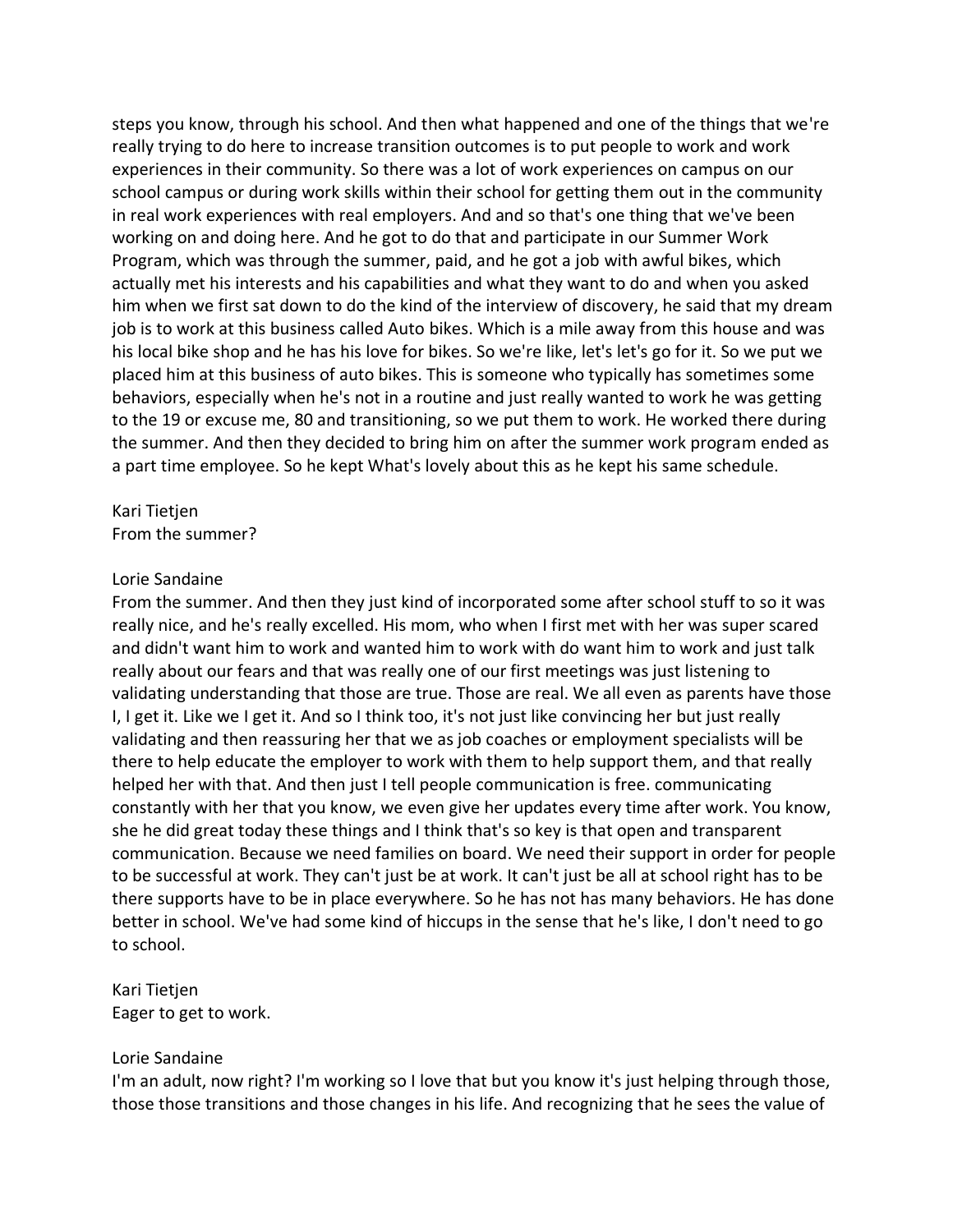himself and the value of work. And so he he did this this last number still employed his employer has recommended to his fellow when other employees on our employers that he knows different people who are this program and you know, having more diverse inclusive workforce and how beneficial it's been for them. So that's really a plus that not only is it seeing, you know, the worker and their family but employees excuse me employers receiving too, and sharing that.

## Kari Tietjen

Thank you for sharing the story of Luis and working in amo bikes. I think that's fabulous when it works out well to communicate with the family. bring them on board and I love that you talk about that openly and honestly especially with families because you're right everyone does need to be on board during the process, otherwise it won't be successful in the long run. So I hope that he's enjoying working with the bike shop. I know I went by check shopping this summer and they were in high demand. So hopefully that's a really good indication for future career for him.

## Lorie Sandaine

So yeah, he tells me he's gonna retire. He's gonna retire there. That's what we want.

## Kari Tietjen

Well, that's fabulous. I think there's so many great things happening that you described in Arizona. I know the big hashtag is #transformAZ2021. And you've had a webinar series and that's continuing into November. Am I right?

# Lorie Sandaine

Yep. And we have one in November on the 18th on employer engagement actually. And then on December we have one on transition that transition from school to work.

## Kari Tietjen

Perfect. Well, I wish the Arizona board the best as you head into 2022. And I know there's great things in store with an active board, including yourself and Vanessa Zuber and Susan Voirol. There's some great leadership happening in Arizona so I hope people check you out.

# Lorie Sandaine

Thank you so much. I just encourage anyone in Arizona to join the Arizona APSE chapter. We need your help, and they're we're doing great work and moving moving forward.

## Kari Tietjen

Absolutely. Well thanks for joining me in conversation today. I'm looking forward to catching up soon. And I encourage people if they're enjoying these conversations, make sure you subscribe so that you get notifications when we have new episodes. It's been so fun featuring APSE members, people with disabilities who are receiving employment supports we've even had employers so I really encourage people to keep listening in and visit the main APSE website